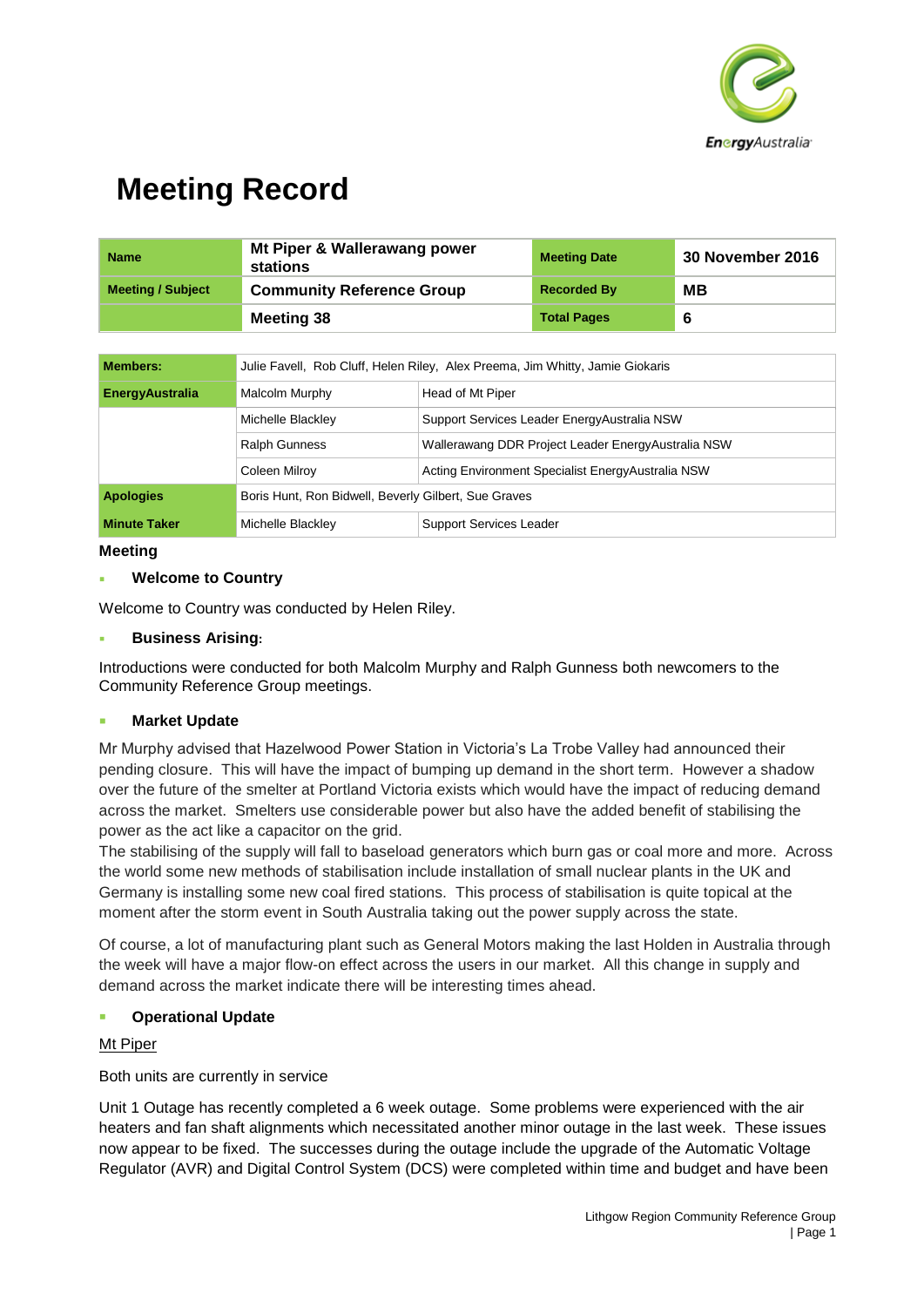

approved by AEMO the market regulator. Leading up to Christmas the unit and DCS will continue to go through tuning to optimise the operation of the unit.

The redesign of the Plant Control Room (PCR) to facilitate the new DCS and improve the ergonomics for the plant based personnel went extremely well with the shift personnel being appreciative of the modernisation and the improved layout of the main control centre for the power station.

#### Wallerawang Repurposing Project

As you know from our previous meetings, the Wallerawang Repurposing expressions of interest closed 15 August 2016. We have received 21 enquiries and 14 formal EOI applications. After assessment, 4 proposals are being progressed. The proposals cover manufacturing, transport and recycling activities.

These prospective projects are highly commercial in confidence. They present some interesting future prospects for the region and the employment in the Lithgow area.

#### Wallerawang DDR

Our discussions with Treasury continue to ensure the appropriate approval of our planning processes and activities for the continued dismantling of the site but also the ongoing operation of key systems.

EA Auctions equipment packages are being processed with the second package now complete. The third package is almost completed and the fourth package is being programmed.

The deconstruction of the Unit 7 Cooling Towers has been approved by Treasury and further information will be presented on this topic below. Jim Whitty asked about the method of deconstruction and was advised that it would be dismantled mechanically from the top down. Julie Favell asked about the Unit 8 Cooling Tower and was advised that currently a program of cleaning the water in the basin was underway and the cooling tower would not be dismantled until late in 2018.

DDR Owner's Engineer, Aurecon has started at Wallerawang and has been collecting data and advising us on future work packages.

#### Dismantling of Unit 7 Cooling Towers

The work to remove the Unit 7 Cooling Towers will start in mid- December. This work package will take 6 to 8 weeks to complete. Most of the major work will occur over a two week period within the program.

The work will be conducted on weekdays between 8am and 5pm.

Some impacts may be experienced during this time and include:

- Noise
- Dust
- Changing traffic conditions

EnergyAustralia's contact details relating to this project will be distributed by letterbox drop to neighbours and advertised in the media. We will also be using the 2790 Facebook page and SMS alerts to advise neighbours and other community members of any changes in the immediate area around the Unit 7 Cooling Towers.

Any issues please contact us on 6354 8111 or [community@energyaustraliansw.com.au](mailto:community@energyaustraliansw.com.au)

Lithgow Region Community Reference Group Rob Cluff raised some ideas that were expressed to him from members of the community about potential re-use of the Unit 8 Cooling Tower. One idea was to use the tower as an abseiling tourist attraction. Mr Murphy advised that a proponent would need to purchase the site and run this as a commercial interest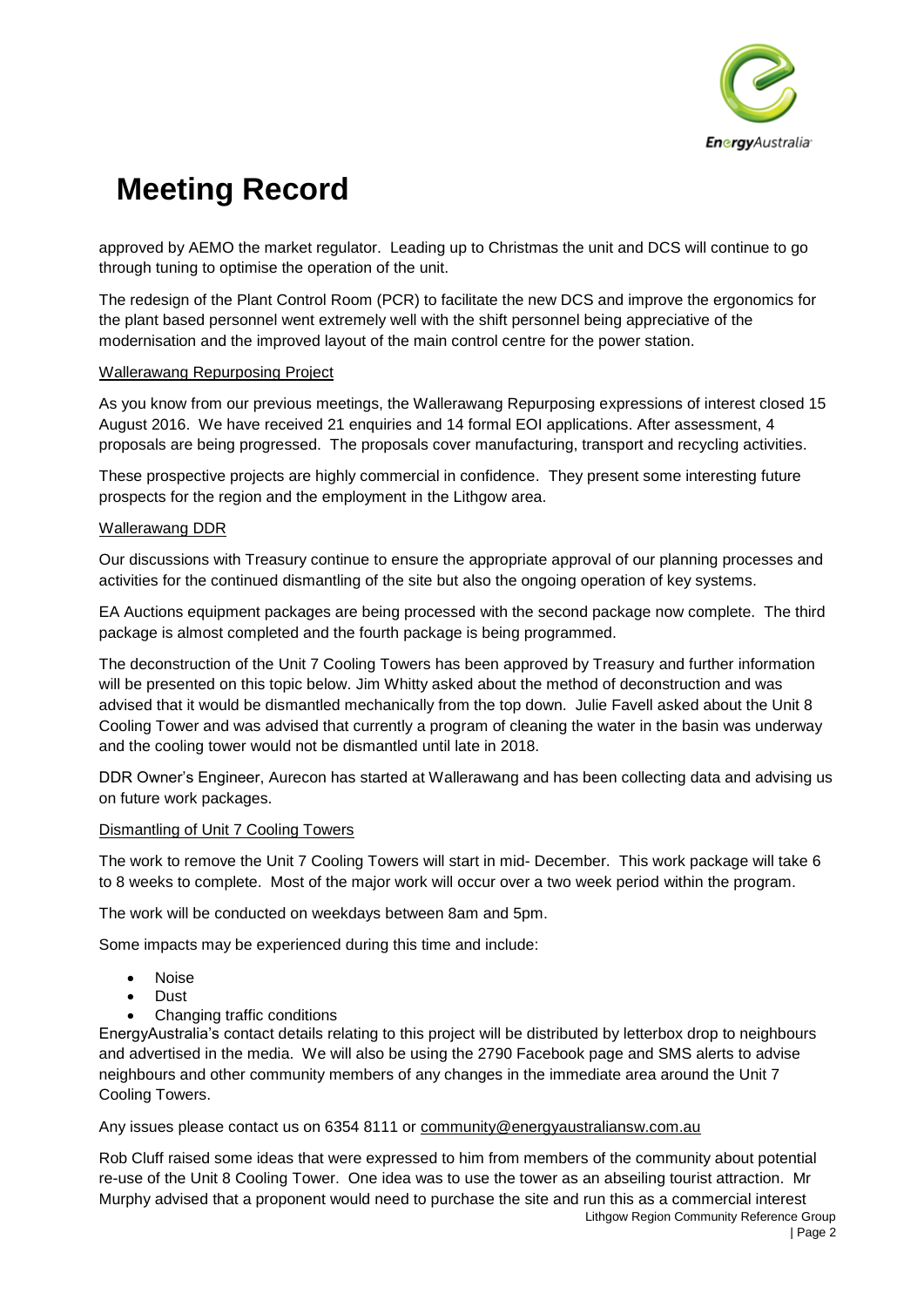

within its own right. The other idea was to use the tower as a water reservoir. It was thought that the tower would not have the structural strength to hold the volume of water.

#### **Site Safety**



Mr Murphy advises that Safety was a very important focus for EnergyAustralia. Site Safety statistics indicating our year-to-date safety performance up to 31 October 2016 was displayed. It was explained that the more activity we have reported in identifying hazards and near misses the lower the figures will be in the higher levels of the safety triangle. This means our staff, contractors and visitors are less likely to require first aid treatments or suffer any injuries.

The incidents listed below the triangle were described to the group. The safety statistics from the outage were also highlighted and some details provided as set out below.

- 57 Outage related incidents
	- o 1 Lost Time Injury
	- o 2 Disabling Injuries
	- o 2 First Aid Treatment
	- o The remainder were minor instances or near misses
- 20 Compliance audits conducted with zero non-conformances found
- 40 Safety Walkdowns
- 521 Safety Observations
- 744 Take 5's

#### Infrasound Investigation

The group were again advised that the Unit 1 Report was provided to complainant. EnergyAustralia are still awaiting a response from the complainant to advise if they are satisfied with the proposed methodology for further testing on Unit 2 and then both units together.

A further complainant has raised similar concerns and this being investigated.

EnergyAustralia will continue to formally respond to any questions raised by either complainant.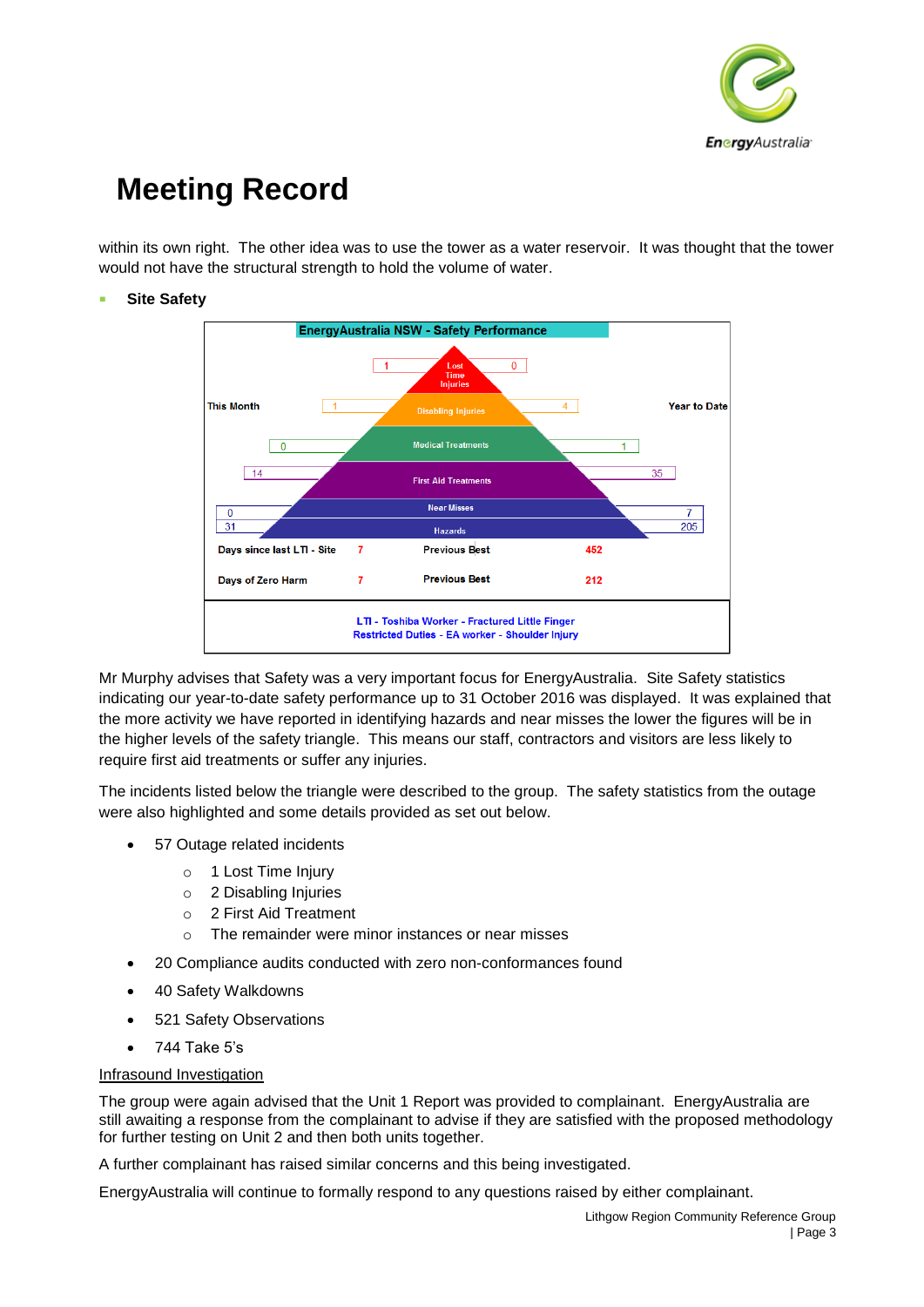

Explanations of what infrasound was were provided. The group were advised that it was noise below 20 MHz which can't be heard but was more felt by some people. People who perceived this noise range complained of such problems as issues with sleep, headaches, tingling sensations and a sense of buffeting.

Julie Favell advised that she thought there was a new Industrial Noise Policy which mentioned Infrasound which might be worth EnergyAustralia reviewing.

Jim Whitty asked if measurement at the complainant's residence had been offered and Coleen Milroy advised that EnergyAustralia had made this offer and was awaiting the complainant's response.

Julie Favell explained that calcification of the oesophagus had also been attributed to infrasound. She could not explain the connection but advised she had heard of this.

#### **Rail Unloader**

There has been no change with the status of the rail unloader site with environmental monitoring and the agistment lease continuing. EnergyAustralia are continuing to assess our options.

Jim Whitty opined that he thought the proposed rail unloader would never happen due to the costs to upgrade the trestles and bridges on the Mudgee line to carry the increased load and traffic volume. Malcolm Murphy asked about the previous use of the line and Mr Whitty advised it was used for general freight and passenger trains in the past but had been closed for quite some time.

#### **Water Management**

Oberon Dam's level has increased to 99.53%. Our Total Active Storage is at 98.3% with:

- Lake Lyell at 100% and spilling sporadically,
- Lake Wallace at 109.4% and spilling,
- Thompsons Creek Dam at 95.4%.

A Green Algal Alert applies to Lake Lyell for Blue Green Algae.

#### **Lamberts North**

- Ash Placement Volume from September to November 2016 is 11,547 tonne.
- Ash placement will not occur from December 2016 to February 2017 as the ash will be placed in the Mt Piper repository during this time.
- Ash placement in Lamberts North will recommence March 2017
- No complaints have been received
- No incidents have been recorded
- 2015-2016 Annual Environment Management Report for Lamberts North Ash Repository is currently in draft under review before submission to

Julie Favell asked for clarification about the two repositories and Ms Milroy advised the location of the repositories which were adjacent to each other but were managed as separate facilities due to the consent approvals being separately approved at different times and under their own requirements.

Julie Favell asked about the Mt Piper statistics. Ms Milroy advised that these could be supplied if required.

Jim Whitty asked if there was a Lamberts South Area. Ms Milroy advised that there was such an area but it was unlikely to be used in the short to medium term.

#### **Joint EnergyAustralia NSW/Centennial Water Project**

The Requests for Price for water plant and pipeline continues with the three preferred tenderers.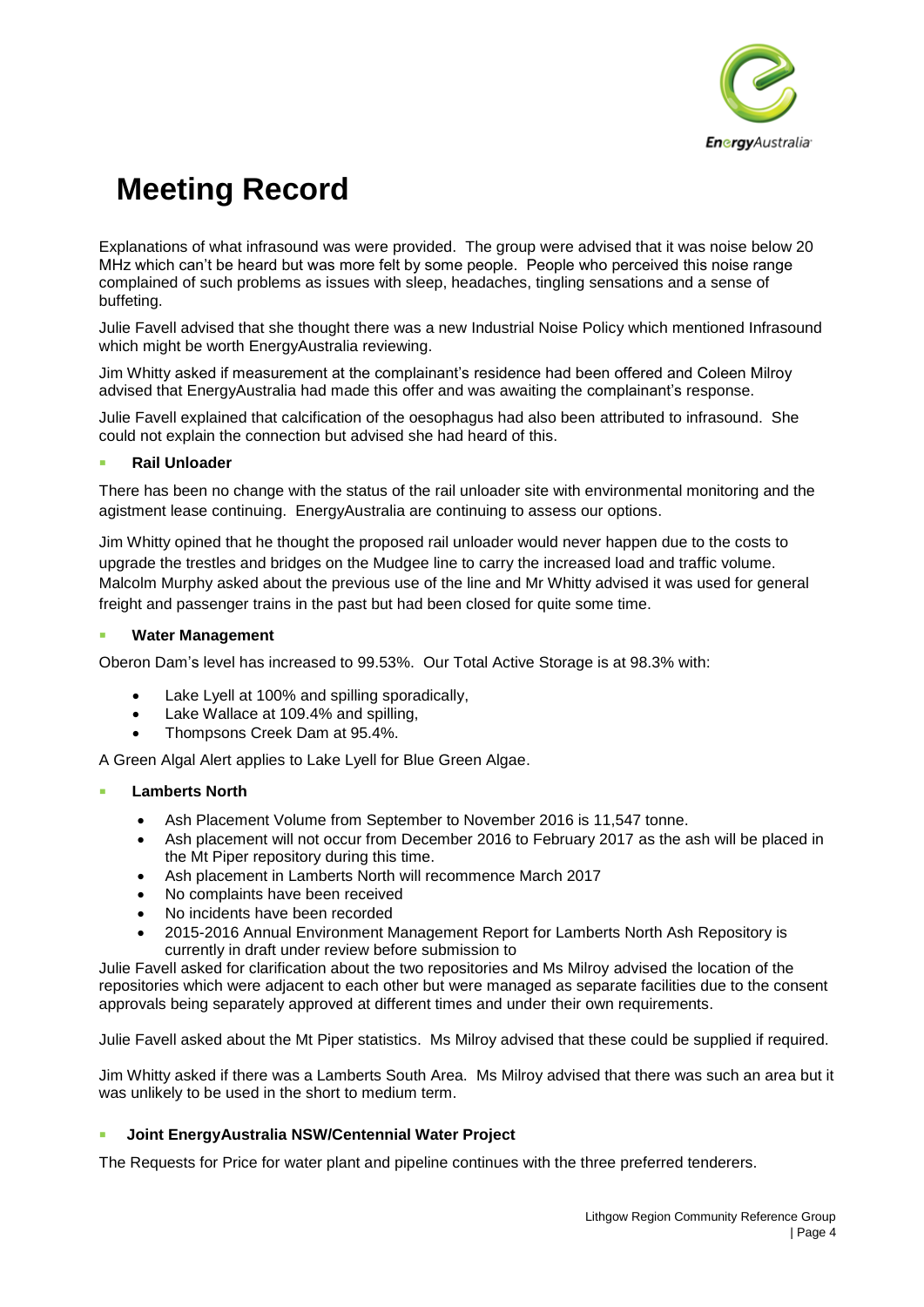

The EIS public display period is now complete with some 200 responses received most of which were form letters. EnergyAustralia are now preparing to respond to the community input.

The Dept of Planning has completed their "adequacy" review.

Ongoing commercial/financial/legal negotiations are being discussed between the Consortium members while technical design interactions continue to be developed within the Consortium.

Alex Preema asked about the pumping arrangement from Thompsons Creek Dam and was advised it was likely to be decreased and that the water discharged to Thompsons Creek Dam would be treated in the desalination process being proposed within the scope of works for the project. Mr Preema felt this would improve the fishing at Thompsons Creek Dam as trout are attracted to any current and will congregate in that area.

#### **Community Engagement Program 2016**

The second round of the 2016 Sponsorship Grant Programs has recently closed. There is \$20,000 available for distribution in this program. The details of the 13 applications were discussed amongst the group and it was agreed to send out all the details of the applications to the members requesting their preferences to be made known.

ACTION: Michelle Blackley will action this immediately to ensure the funding can be approved and disbursed before the end of 2016.

All the applicants will be advised of the decision and a media release will be published for the wider community to be advised of the successful applicants in the second round of funding for 2016.

Media release on successful applicants will be sent out early in the New Year.

Auntie Helen Riley discussed the Mingaan Aboriginal Corporation application and should photographic evidence of some of the damage that had been done at the indigenous heritage site of Maiying Marragu over the years. The other group members expressed support of this application as they had in the previous meeting. Julie Favell expressed that it is important to look after indigenous heritage as it is for European heritage.

Julie Favell also advised that the nearby swampland adjacent to Maiying Marragu had also become a rubbish dump even though it was a registered ecological protected area with the State and Federal Governments.

#### **Merging of Community Consultation Committees.**

The merging of the Mt Piper/Wallerawang Community Reference Group and the Pinedale Community Consultative Committee was revisited to advise the group of the approved guidelines and some changes that were put into effect since the previous draft of the guidelines. The finalised guidelines from the Dept of Planning were provided to the members. These changes include:

- An independent Chairperson from a pool to be established by the Dept of Planning,
- Up to 7 community representatives.
- 1 Council representative
- Up to 3 EnergyAustralia representatives including a staff member from the Environment Team,

EnergyAustralia is formally submitting a written request to Dept of Planning to merge the committees and once we have approval the Dept of Planning will select a Chair from the pool.

EA will facilitate the selection of the members with the Chair.

In accordance with the new Guidelines community representatives must

- be current residents within the LGA
- Demonstrate involvement in local community groups and/or activities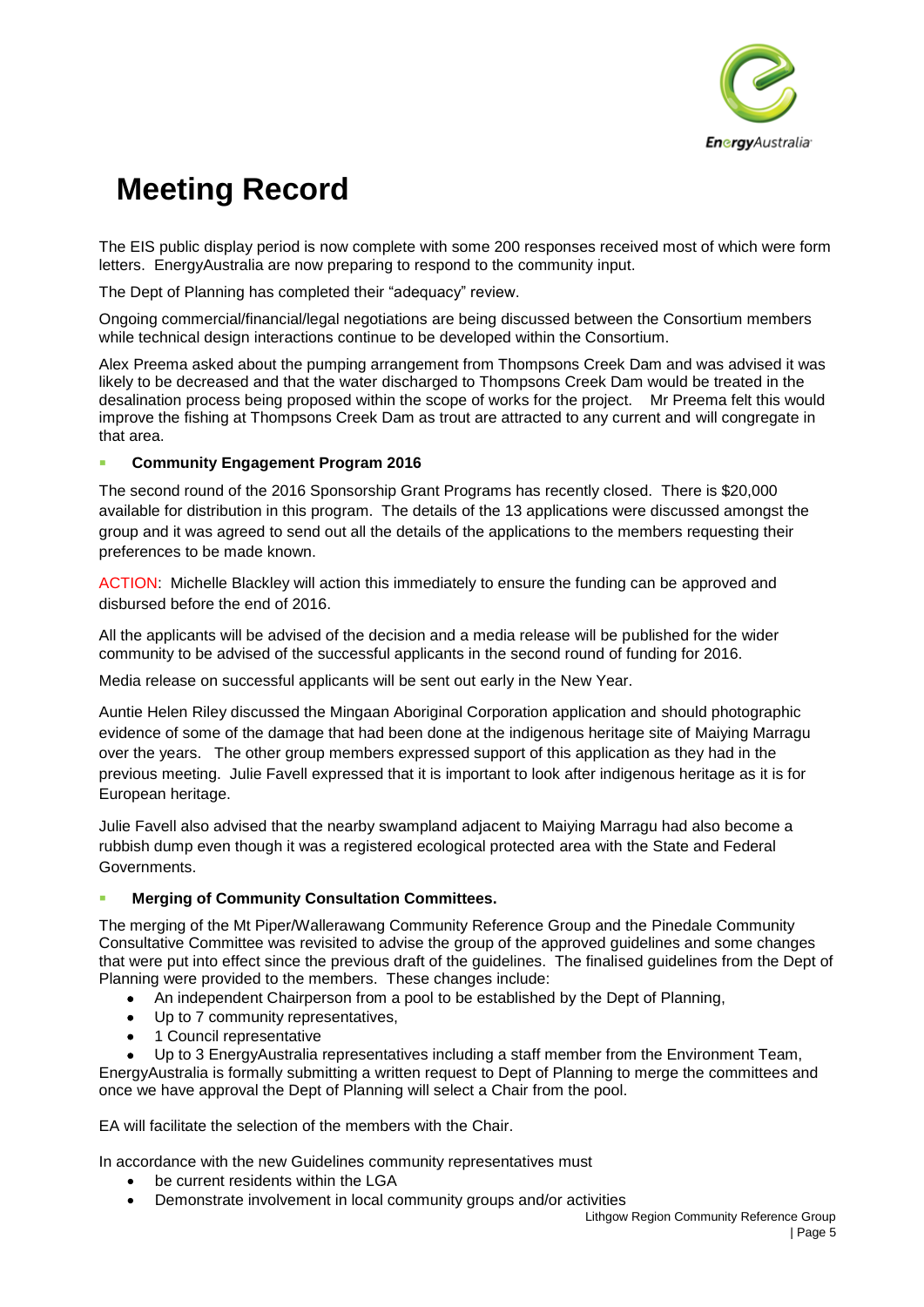

- Have knowledge and awareness of the subject and related issues of concern for the community
- Be able to represent and communicate the interests of the local community
- Be willing to adhere to the committee's code of conduct.

There is obviously a lot of work that needs to be put in place before the formation of the new consultative committee can be implemented. We hope to have this in place for the May 2017 meeting. Once again the members were encouraged to apply for the new Committee.

Julie Favell expressed her concern about the an non-local Chair being nominated by the Dept of Planning and asked if the existing committees could have some input into the potential nominees for the position. Other members were more accepting of a non-local Chair and felt that independence was an important factor as well as the ability to manage meetings and the committee members appropriately.

ACTION: Michelle Blackley offered to seek some advice on this issue.

#### **General Business**

Helen Riley raised the issue that since Angus Place Mine and Tip closed that a lot of rubbish dumping is occurring on the Reserve. The Lithgow City Council needs to take some action on this issue.

Alex Preema provided a list of issues related to Thompsons Creek Dam including:

- *Presence of large number of kangaroos, including numerous big bucks is responsible for breaches of the perimeter fences thus allowing egress of other animals – goats and cattle.*
- *The appearance of numbers of cattle in the dam precincts has resulted in damage to the soft banks and exposed foreshore which have been chopped up by the heavy cloven animals. This has resulted in trip and stumble hazards for anglers negotiating the foreshores and water's edge.*
- *The cattle have also been observed on the rock wall adjacent to the earthen bank at the eastern end of the wall.*
- *There are a number of discarded grease cartridges in the vicinity of the eastern end of the wall. Obviously contractors working on the wall didn't have any respect for the environment and didn't see the need to clean up their rubbish after completing their work.*

*The above issues have been outlined in the interests of improving the amenities and safety of the Thompsons Creek Dam precinct to all users*. 1

Jim Whitty raised the issue of repairs to the creek traversing Ms Grace Wilkinson's property neighbouring Lidsdale Cut in Lidsdale. The method of repair was discussed and Michelle Blackley will follow up the work. Mr Whitty also passed on Ms Wilkinson's thanks to EnergyAustralia for continuing to operate and maintain the pump to keep the water ingress on her property from Lidsdale Cut to a manageable flow.

ACTION: Michelle Blackley to follow up the delivery of the work package.

Julie Favell advised that the notes from the meetings over the last year are still not available on EnergyAustralia's website.

ACTION: Michelle Blackley to address this issue

Julie Favell expressed that the Pinedale Mine Community Committee did not inform the neighbours of the mine of the meeting minutes and were not inclusive of neighbour related issues. She also felt that it was difficult for the neighbours to get a copy of the minutes as the Committee advised they would not send them directly and that email was not available. This meant the only option was to go to the Library to get a

 1 Excerpt from document provided by Alex Preema dated 30 November 2016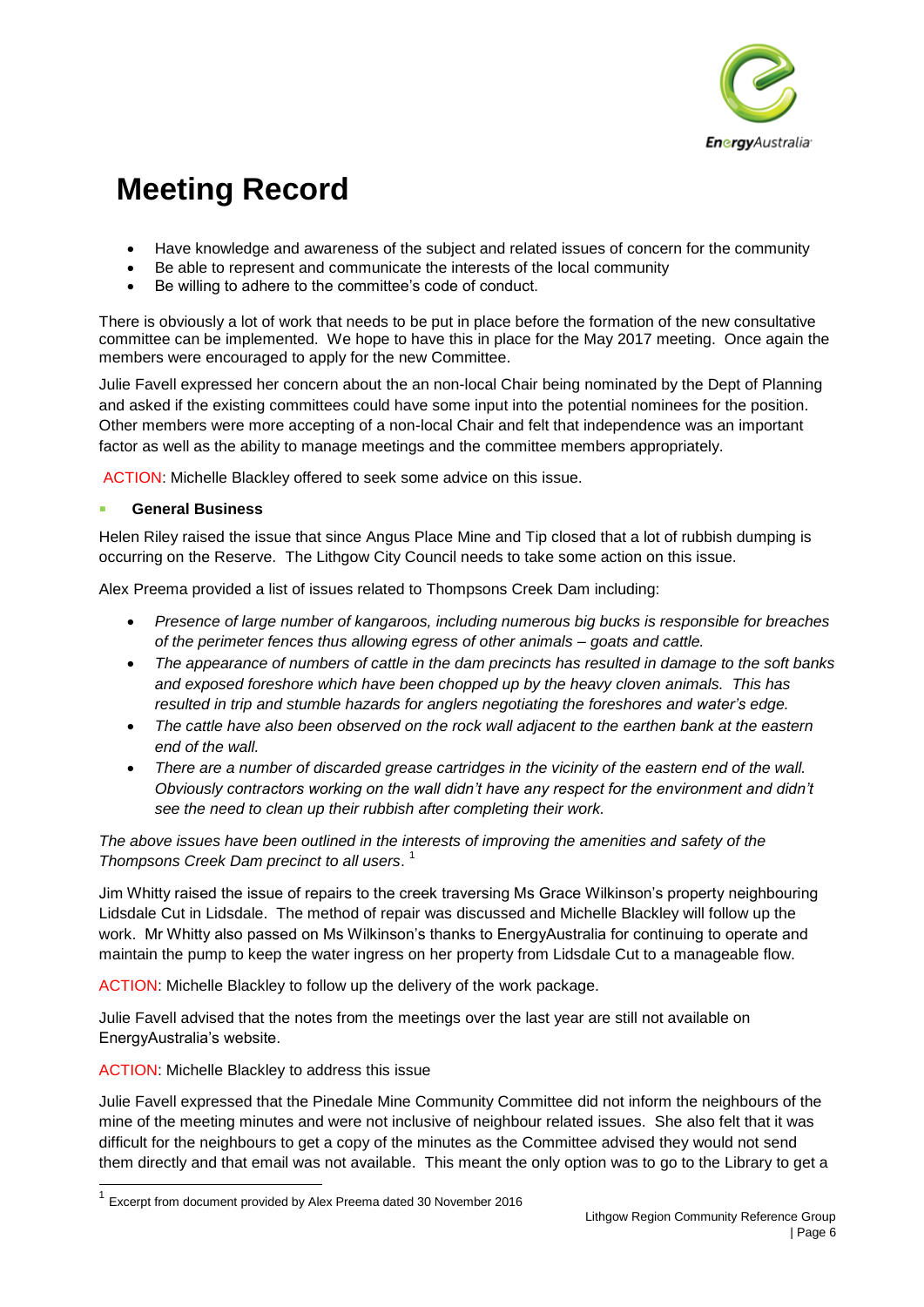

copy. Coleen Murphy advised that any complaints and enquiries could be direct through Mt Piper and Wallerawang's contacts for investigation.

Julie Favell asked if there was any further action to be taken about establishing the Lithgow City Council proposed tip including the use of EnergyAustralia land for access to the tip on the land adjacent to the Mt Piper Ash Repository. Michelle Blackley advised that no contact had been made with the Council on this issue for many years. The Council had approached Mt Piper quite some time ago about the use of the land but they never formally sought access for the land in question. Ms Favell advised that the void proposed to be used for the council tip was filling with water. She was wondering about the future of this proposal given that the Council was closing all the village tips.

Ms Favell further advised that the Centennial land known as "Cooks Dam" held water with high salinity. A measurement of 5000 microsiemens was believed to indicate the salinity level. She felt that this should be dealt with by Centennial.

Michelle Blackley asked Ms Favell about the demolished houses in Blackman's Flat and what was the future for the hamlet. Ms Favell advised that Centennial was putting through an overhead haul road to connect to the private haul road in the area. The residents were bought out and their relocation costs covered by Centennial but three households still remained in the hamlet. The impact of the new haul road on the remaining residents would still need to be considered.

Julie Favell advised the group of some of her responses to the EnergyAustralia survey, including the need to include the community in any new EnergyAustralia developments, maintain a good sustainable balance for both industry and the community and that she felt EnergyAustralia had an ace up their sleeve if they could develop some sort of local industry to support renewable generation. As an example the manufacture of solar panels could provide employment in the area and training for apprentices in the renewable industries. She acknowledged that coal had been the backbone of the Lithgow area for over 100 years but the transition to renewables was changing the face of the electricity industry and the future needed to be planned now. This would also assist the future growth of Lithgow. Unfortunately she said Mt Piper could close at any time if it was no longer profitable.

Ms Favell believed that the people of Lithgow felt insecure about the town's future. While the town enjoyed cheaper housing prices there was little incentive for young people leaving school to find local employment.

Alex Preema expressed his concern about the future employment opportunities generally and thought that high technology could be a future direction for potential growth.

Jim Whitty didn't believe the Lithgow Region was viable for alternative generation methodologies such as wind and solar because of the prevailing weather conditions.

Julie Favell added that if solar and wind were not viable then maybe battery storage development could be an option for local employment in the future within the energy industry.

Jim Whitty asked about EnergyAustralia's apprenticeship program and was advised that 6 additional apprentice positions have just closed and the applications are currently being evaluated. That will bring EnergyAustralia's total number of apprentices to 12 in 2017.

Meeting closed at 7:00 pm.

### **Next Meeting**

The date for the next Forum meeting is Wednesday 22 February 2017. Alex Preema suggested that we have a celebration at the last meeting in the current format. This was agreed across the committee.

Lithgow Region Community Reference Group